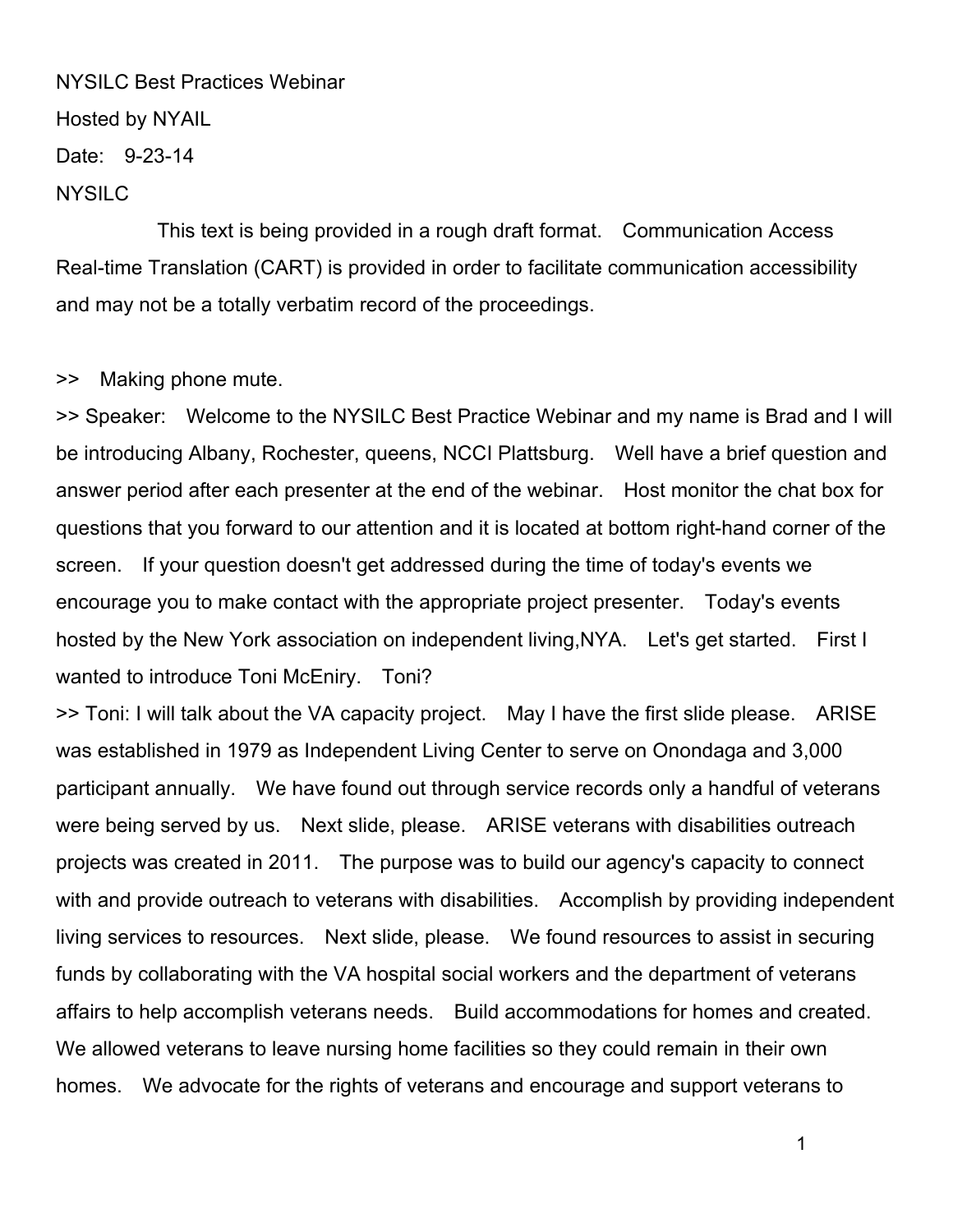pursue the goals even when they are ready to give up. Many veterans that connected with us, they felt discouraged and generally miss trusted service providers given prior experiences. But through persisting contact an through support many of the veterans took active part in meeting needs. Next slide, please. We have formed relationships with veteran service providers in our region and with the veteran community. This allows the agency to continue to access this population which is generally under served by community service providers. Next slide, please. We found that there were unmet needs in the areas of accessible housing, e-mods and adaptive equipment. There was case management and advocacy services. Next slide. The outcomes from this project were that the number of veterans served by our agency increased. We learned our initial intent to conduct outreach only and in referring to appropriate agency or community staff was not the right approach to serve this population. We learned that we needed to increase the knowledge of the VA benefits system in order to be more effective in our support of veterans. This prompted us to change program focus from conducting outreach only to providing case management and offering one-on-one support and advocacy for each individual. The connection and collaborations with the various veterans related groups and providers have made the veteran population a priority group in our center. We made a commitment to continue outreach efforts to under-serve veterans. Next slide, please. We have several stories, one of them is that we provided a ramp to an elderly homebound veteran and his wife. We were able to coordinate a team of volunteers to build an aluminum ramp outside of our service area and we do provide family safety, freedom of choice and community integration. Next slide, please. This project was highlighted -- I'm sorry this project has highlighted our community's need for veteran specific services. We have made a decision to allocate funding for a staff to continue outreach efforts 1 day a week. Next slide, please. Barriers that we face, lack of funding to employ full time case manager to work on housing, benefits, transition, et cetera, with veterans. This position is needed to be most effective in serving veterans. We do not have the staff capacity right now to offer veteran specific services something that veterans looked for and they need. Next slide, please. But we have developed a very good working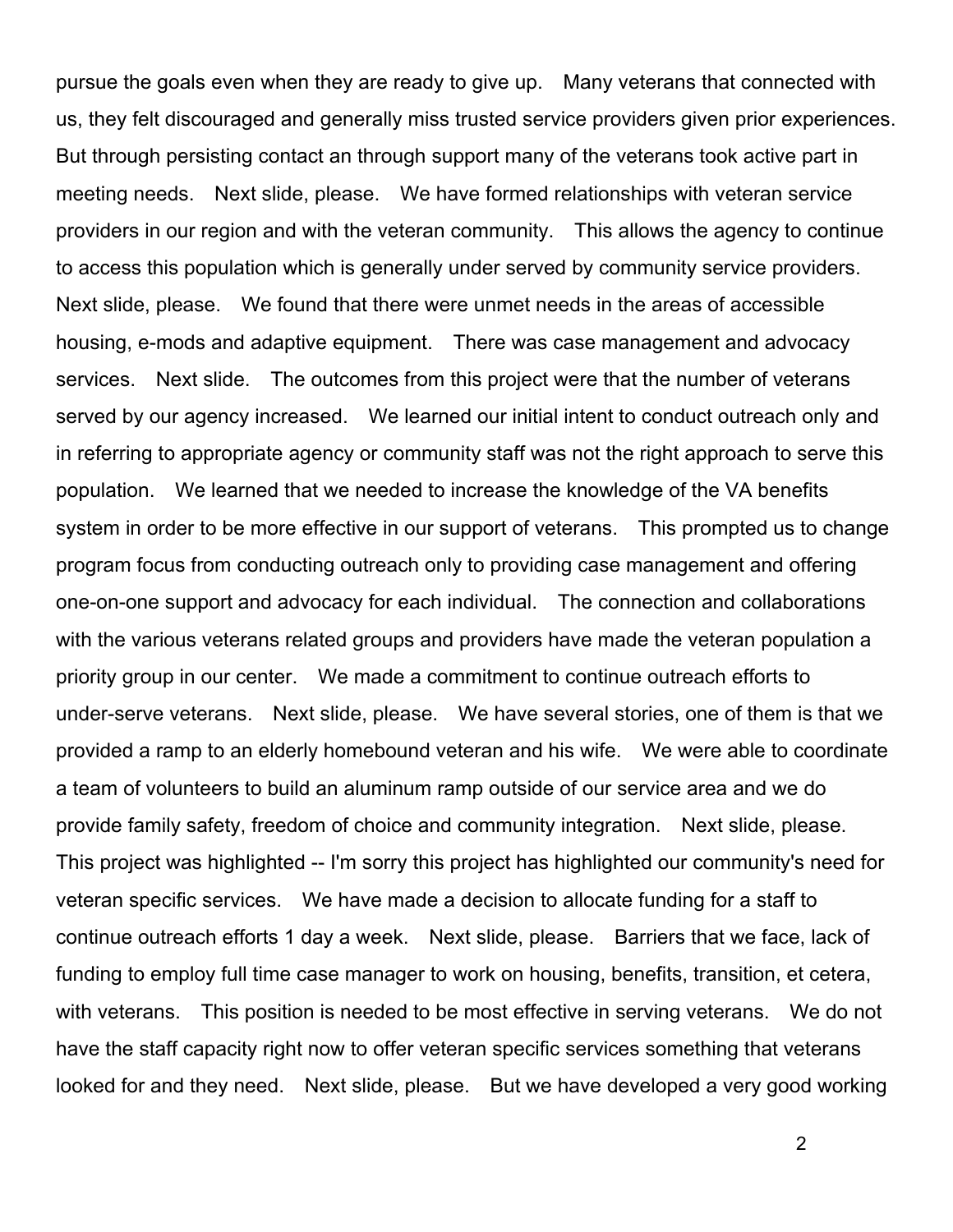relationship with the VA medical center by the end of this grant which allows us to support the veterans more effectively. Next slide, please. We have learn to team with as many organizations involved with veterans to gain the knowledge and know how to better navigate for the specific need of each person. Staff needed to restructure program planning to include necessary case management. Next slide, please. What we would have done differently, we found that case management combined with our outreach activities work better than those that were served through the project. Veterans aren't comfortable dealing with more than one agency or person to handle their needs, we found. A one-stop shop or one team approach to providing services appear to be more effective way to have veterans stay with our center for support. We would have approached in this manner from beginning -- from the beginning. Next slide, please. Final recommendations to have all resources ready for quick navigation and communication to be knowledgeable in benefits for veteran and staff on how to welcome and provide initial support to a veteran and to establish good working relationships with the VA personnel to speedy obtain necessary documentation to secure benefits. Next slide, please. Contact information is there for you to see if you would like to call me and ask me any questions or if you need any resources do not hesitate. Next slide, please. I have written down some links and there are a couple that I found very, very helpful and one of them was Catholic charities of Syracuse, New York. That's where we secured funding for veterans to get an apartment. They paid for first month security and in one case they paid up front for four months of rent for this one specific veteran. Also the DAB in Syracuse is very helpful with us from taking the veterans from their appointment at the VA Medical Center down to us for case management discussions and we also use the DAB to transport the veterans to their doctors' appointments outside of the VA hospital. Thank you, Brad.

>> Brad: Do we have any questions in the chat box for our presenter? Looks like we have a question. What are the next steps for ARISE to help sustain the program from Chad underwood?

>> Toni: In the process of having a staff member spend 1 day a week for now specifically to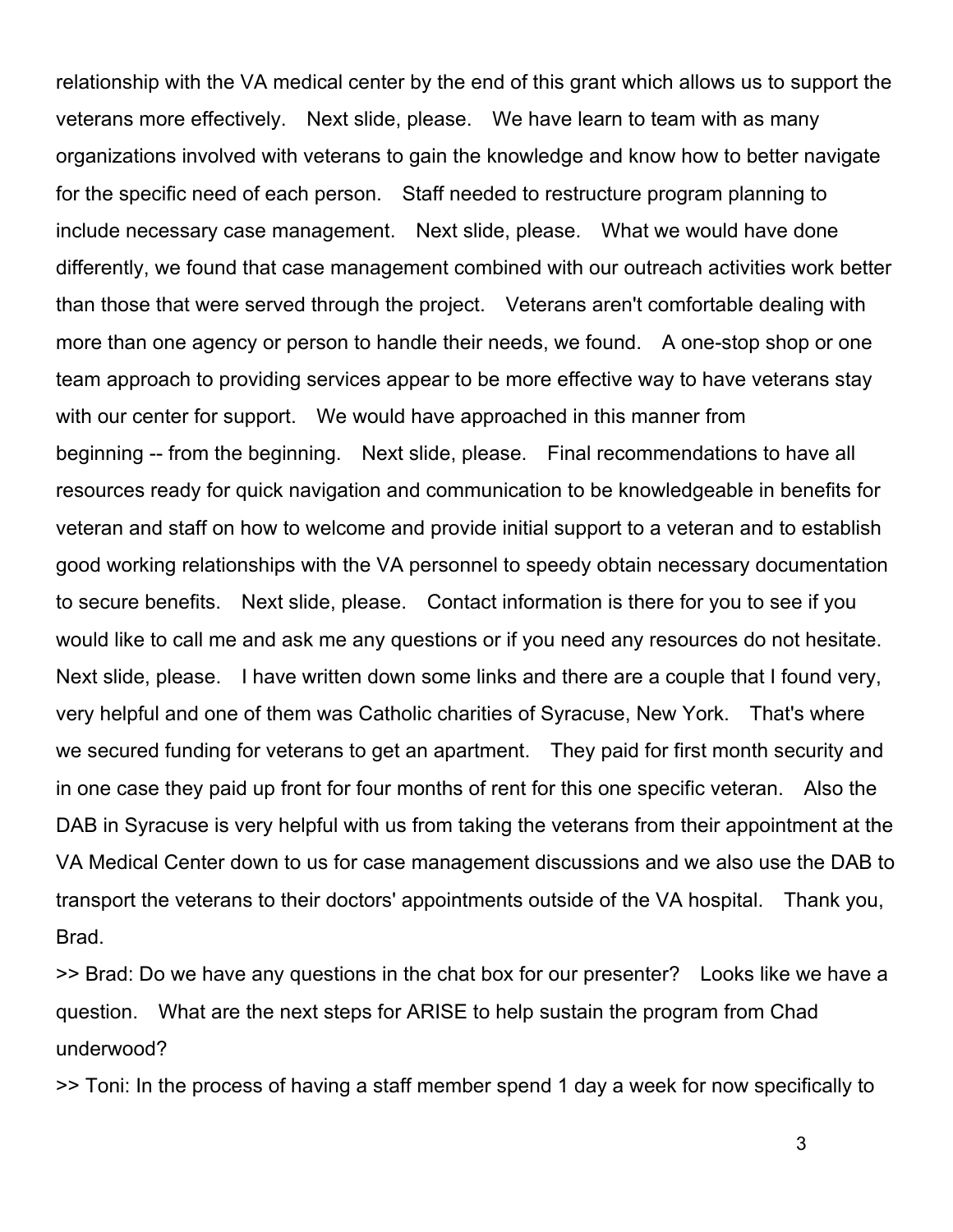work with veterans. I myself also am working with veterans as a calling.

>> Brad: We have another question. You indicated veterans were reluctant to trust. What made them feel comfortable at ARISE from Barbara Debore.

>> Toni: Recruited veterans in the beginning to coordinate the program and we found that they felt comfortable speaking to someone who was also a soldier. I came into the project at the end of it and these veterans had already met with me through our coordinator and we just established a relationship from there on, and it was pretty easy going.

>> Brad: I want to point out there's a hand icon chat box feature which you could raise your hand so to speak and you could be identified and then be -- you could be un-muted in order to ask your question directly. That's another feature. And later on we could open up the line at the end for your direct question. So if you have a question and you want to ask that verbally we will do that at the end for those who just prefer to ask a direct question. With that and seeing no other questions, thank you, Toni.

>> Toni: You're welcome.

>> Brad: Next we have Laurel Kelley from CDCI.

>> Laurel: Thank you, Brad. I'm Laurel Kelley and I'm from CDCI. And CDCI noticed need for healthy living information through our consumer, stakeholder and staff input. Based on feedback that we were receiving we apply for the capacity grant. We were very happy when we received it and healthy living program was created. We created program to provide outreach to people with disabilities -- I'm sorry, you're on slide one. We created program to outreach people with disabilities to promote healthier lifestyles and there are three main components. Two are programs. Next slide. And they are exercise center informational seminars and disease self-management workshop. Through this program the center has successfully served 116 consumers directly and in addition 119 individuals through INNR. Knowing that engaging in physical activity can ease the symptoms of anxiety depression as well as help individuals lose weight and help with other secondary conditions we established Have Fun Be Fit for consumers. This is a video based exercise center although we have weights available, mats, yoga mats, we have Wii and Xbox station that has physical type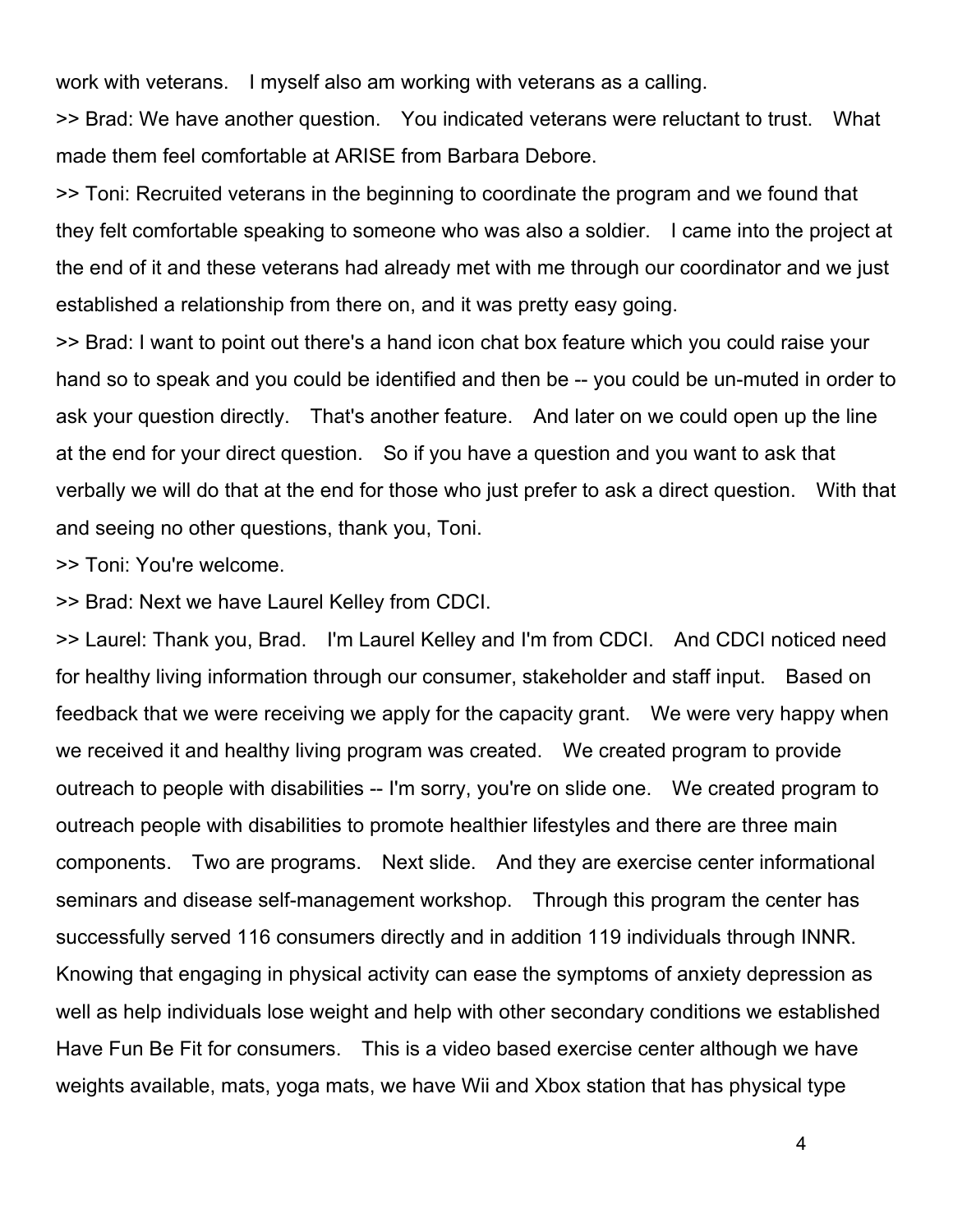games like bowling and tennis, we actually have workout videos too. Both videos, traditional what you think of as a disk and through the game consults. Engaging physical activity has eased a lot of symptoms for people. We get people to come in and sign in and play the different games or to lift weights and things like that. Informational seminars are another component of lunch -- modeled after the lunch seminars, we run them once a month and create a new seminar series dedicated solely to healthy living topics such as nutrition topics, how to fit in exercise in daily life, recreation option such as accessible camping and hiking places, health insurance and health reform, how to access health insurance and things like that for specifically targeted on healthy living. This is in addition to the regular monthly seminars that have more broad topic. The way we got these topics was from consumer input to see what people were looking for and try to access things. Next slide? Chronic Disease Self-Management Program is third component to the healthy living program and we routinely offer chronic disease and self-management workshop. These workshops are designated to help people gain self-confidence in ability to control the symptoms and how health problems affect their lives. Next slide, please. We wanted to stress our program -- always ongoing looking for consumer input and at the end of each of our seminars and during the trainings we try to get consumer feedback to improve the Healthy Living Program and we also have surveys and we information such as what topics do you want to hear, what programs do you like and how would our programs be better fit for. Next page. Really the best part of the program was what we call the domino effect. Healthy living created this domino effect and now our services are being offered to consumers with way more options. Centers original three components and self-sustaining part of healthy living program. Next page. Example of one of these additional programs is high blood pressure workshop. So during the Chronic Disease Self-Management Program we added another week to the 6-week traditional model to add a seventh week which people can learn about high blood pressure and style changes which can improve the health and help them manage their blood pressure. Next slide. Diabetes self-management workshop is also another new workshop that we have been offering. It is directed toward people who have diabetes or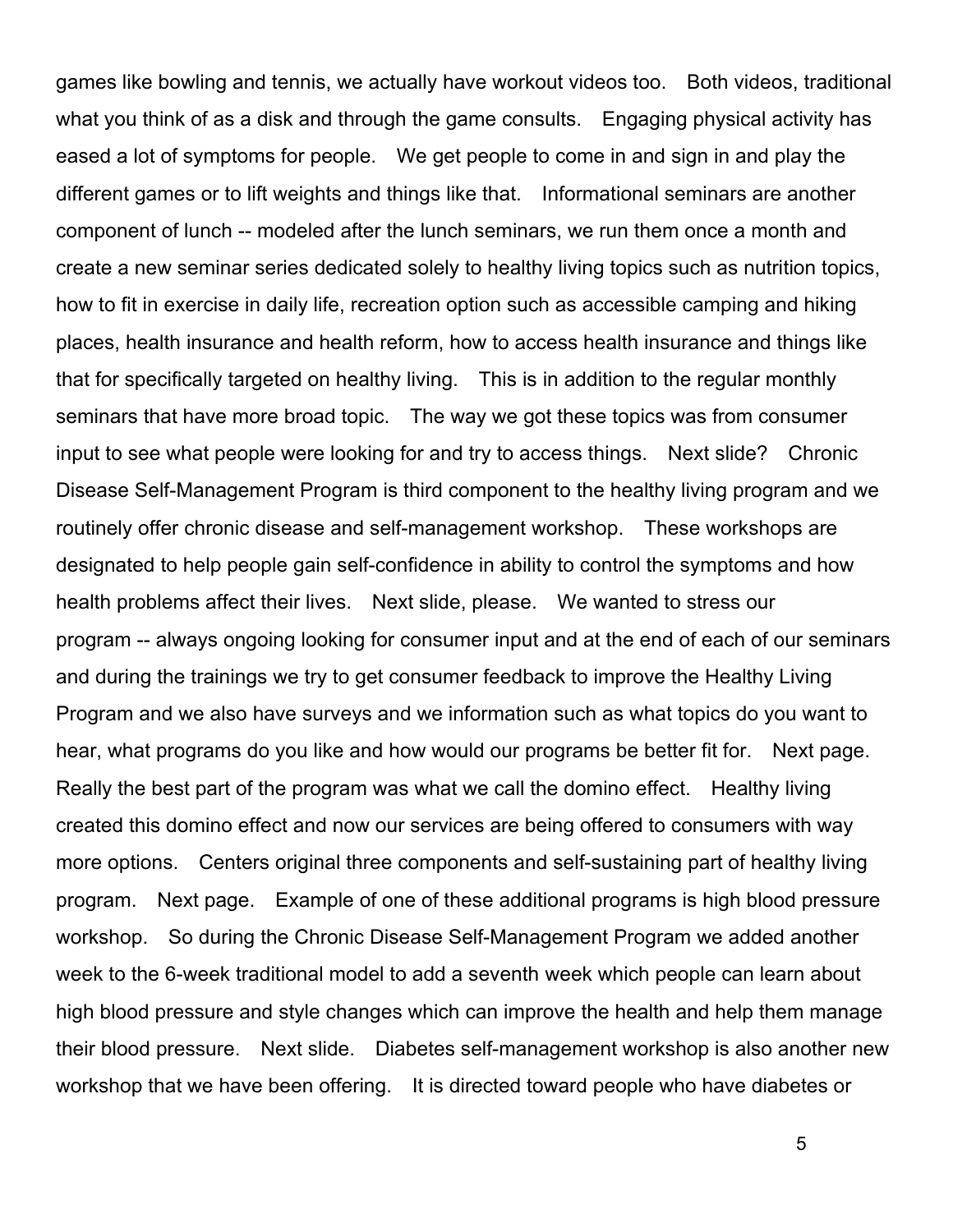caregivers for people with diabetes or for people who are prediabetic. Again, this is one of the many classes that are developed to Stanford university and we partnered with SUNY to be trained and to be able to deliver. Also with these -- able to receive a grant that I will talk more later. Next, please. Another component that blossomed out of healthy living grant was community garden and able to secure a plot in Albany which is pretty good size plot and have raised beds in the garden and now we offer a completely volunteer community garden for people that want to do garden for therapy or they like to garden and increase vegetable consumption into their diet. Next page. We also now offer kung fu Antioch classes here at the center. This is through collaboration which we were able to do because of this grant, reached out to different people and now we have kung fu master and Tai Chi person come in and some classes are free and some are nominal charge here at the center. Next? Another out-stirring of this grant was gaming group. Spread from the actual fitness center that we have here where people were really looking for coming in and met people and wanted a more social outlet so we are now doing a same -- video games, board games, more of a social thing and it is run by volunteers as well. Neck, please.O to go back to the self-sustaining effort exercise center component of healthy living program has been sustained but the consumer involvement and expanded as a social component, this has had limited financial impact on CDCI budget and we have to buy new games and and it is because outgrowth of the capacity building grant and outgrowth of asking our consumers what really they want to see and what they want. Next page. Informational seminars have been well attended and have brought in new consumer into our center. We were able be able to successfully sustain this by securing Cornell cooperative extension as speakers and increase on basic of topics that I said nutrition and what would be better to buy this not that, eat this not that topic and also have other speakers come in about exercise and things like that. Again, this is lower no cost for the center because we ask people to speak for free. Next slide, please. Workshops. Workshops now self-sustaining through trained peer leaders and trained staff and partnership with center for excellence and aging and community partnerships opportunities. So really it has been excellent for us to partner with SUNY and excellence in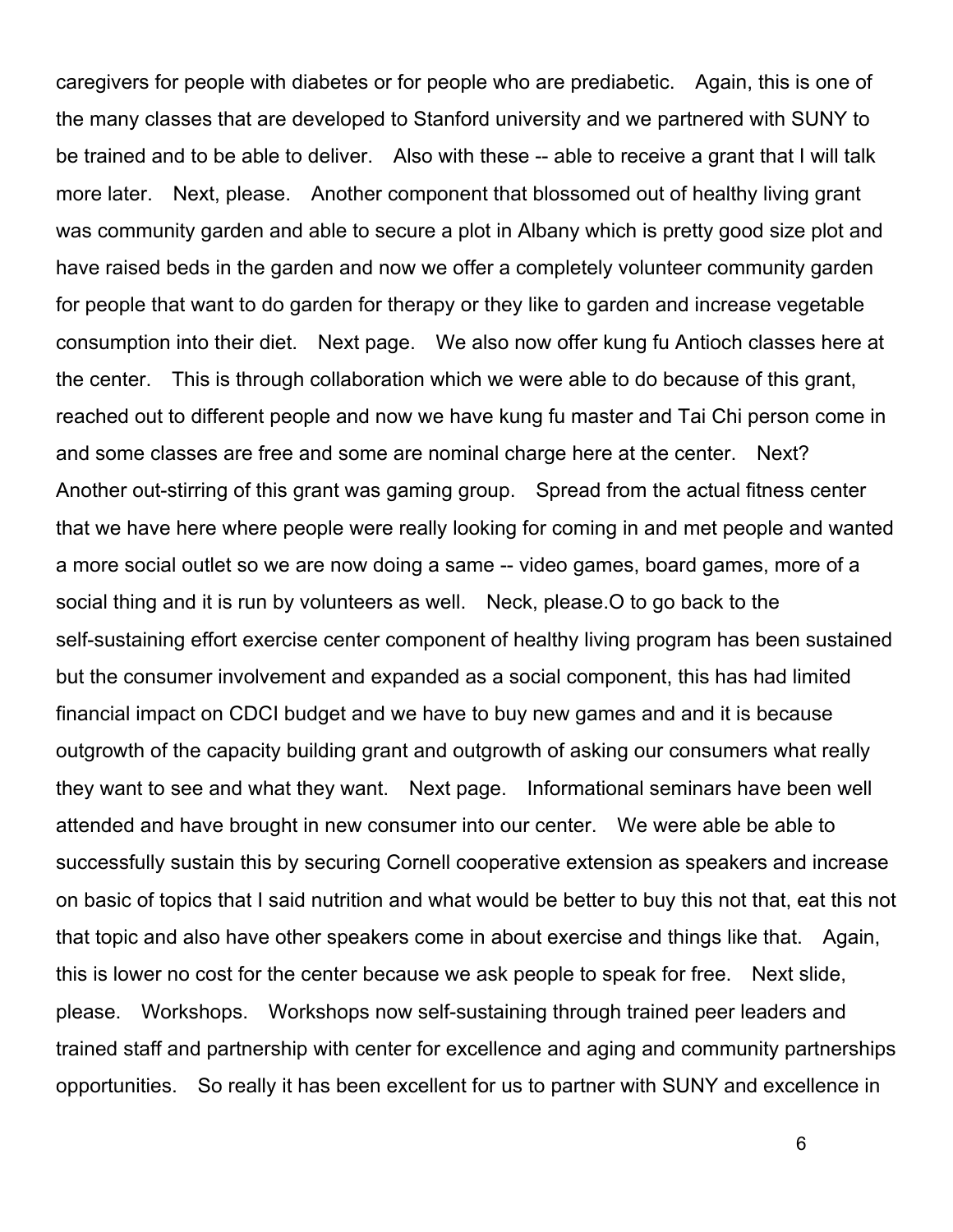aging and allows us to have other partners to let us host the draft and get more trainers. Diabetes self-management workshop has been sustained through the collaboration with SUNY, Albany and BIP grant so for those of you that know the balancing center -- SUNY Albany Excellence in aging secured a grant which then for several of the centers were able to have money to do more of the diabetes self-management workshop. So that allowed us to get three people more people trained and will we be able to get that past the BIP grant as well. Accomplishments. Our collaborations were increased by having this grant. We were able to reach out to people. One example was one of the partner agencies, the capital region biggest winner contest, when a bunch of stakeholders in the community got together and they tried to do this biggest winner which was modeled after the TV program. I don't know if it is called the biggest loser where people just lose weighting with how many activities could you do? You got points for going to the doctor, got points for eating healthy, all of those things. Participants, register themselves and committed to live healthy lifestyle for three months and earned the points by attending classes and things like that. Our agency won competition for getting most people enrolled and aim top prize. That was wonderful for us. Next slide. We are able to strengthen the existing relationships. Having dedicated staff member helped us strengthen the relationships with SUNY and other organizations and agencies that we have been working with having a point person to go to meetings and things like that help strengthen relationships. Increase center programs as I said. We had community garden now, we have a gaming group, fitness Friday which is a different Tai Chi class that come in and able to sustain all the grant objectives without continued funding from the CIL. Next page, please. Lessons we learn. We learned dedicated staff member is crucial to having a successful new program. We had tried to have a healthy living program before capacity living grant through small grants and struggle with keeping it afloat and having dedicated staff member for those years really did help us get connected into the community, helped raise awareness of healthy living need in the community and we also felt we needed to investigate current programs that were located in our community already and work with them to increase accessibility so we really were able to take the time and look around within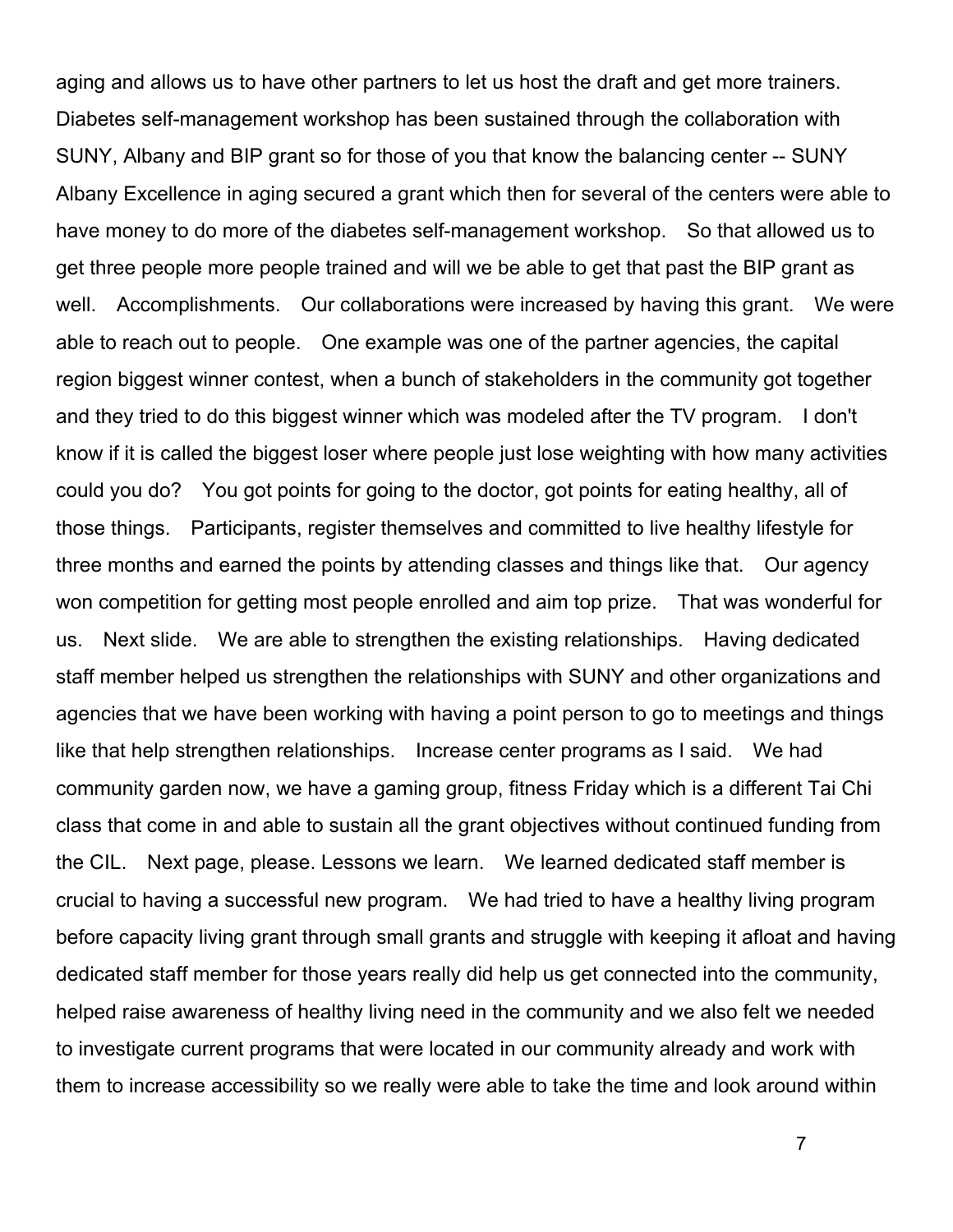the community and educate those people to more accessible and consumers that we personally met and worked -- we worked within the community to really bolster those portions with disabilities. Next page. What we would have done differently. Sustaining all the components of the projects and, in fact, expanded program weld caution others to consider -- who are considering replicating this narrow the approach down and instead of the three components that we did maybe just focus one at the time and get that running and then go to the next one. It was a little stressful for staff to be able to be balancing all of the new initiative. Next page? Recommendations is to form partnerships. We really took the time to do that and to continue this relationship throughout the year and still now. Seek out the partnerships with your local health clubs, YMCA's, anyplace that might have a healthy living initiative already and other thing is training. We took the time -- staff time to train staff to become with chronic disease self-management programs and other workshops and really was great to be able to spend that time, have several staff members trained in something so you can really pick up and go and say okay, we will do this class and have trained individuals. New slide, please. My contact information if you have any questions at all going forward feel free to give me a holler and see what I can do to help. That's it.

>> Brad: We actually have several questions in the chat box. We maybe have time for a couple of them. First one was how do you get folks to have seminars with food serve and how many people attend it and that was from Heidi frost.

>> Speaker: We tint have -- like we did into this -- to serve foot ( Laurel. ) so we did not serve food at healthy living seminar events. We got people through -- we have a constant -- what is it called? Where your e-mails go back to consumers with e-mail blast function, all of our consumers asked if they have e-mail. We send it out to other agencies to do blasts for their consumers, hang flyers and things like that. Some of them we did put on community boards but didn't find that was all that hell. More word of mouth and when consumers came and talk to them and when our seminars get 20 to 40 people. >> Brad: Okay. Then we have a question it says what underserved population was targeted -- grant program you mentioned you're able to sustain post the grant and what ways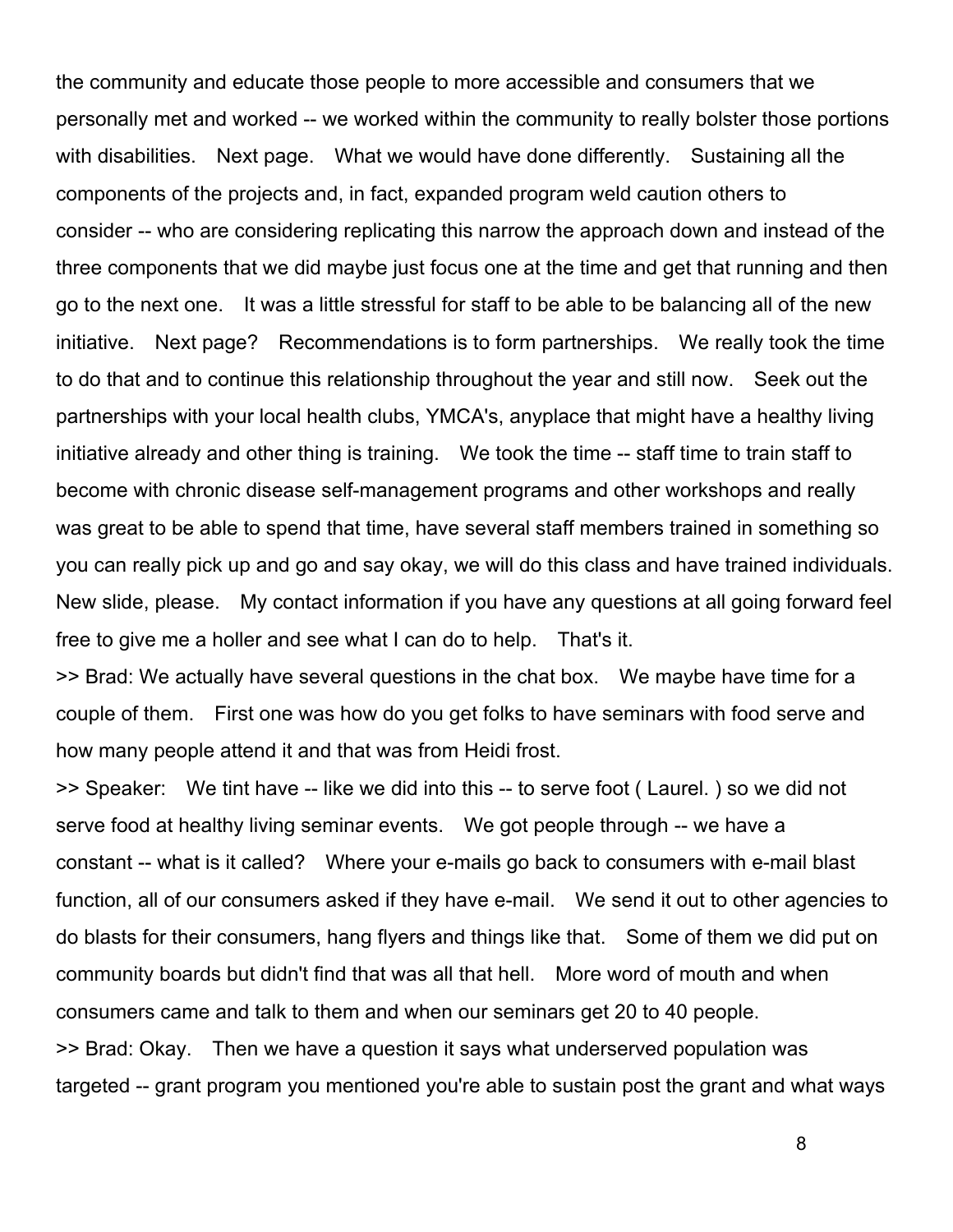where you able to sustain the funding from Katie?

>> Speaker: Target audience who were going to gain healthy living issue so that was under the -- under the -- under the building RFP healthy living was the topic and you were able to sustain the program by incorporating them in and incorporate one person who was organizing the seminars after three years it is not that difficult to do. Really establish some great partnerships so they just come in and do them. Exercise for the gaming group we have -- have the Xbox and have the Wii and matter of upgrading games and things like that. We did buy all the hardware, balancing boards and weights -- hand weights and mat and stuff and things that can still be used and a lot of other programs were still working because we have consumer volunteers participating.

>> Brad: We will try to squeeze in one more question because you had a few more. One says do you have any information on before and after blood pressure and blood sugars of consumers who participated in the chronic disease workshops. That's from Shelly Klein. >> Laurel: We don't keep the statistics but Albany does and keeping blood pressure statistics and blood sugar ones we are in the process of working out how to track that and antidotal information with people reporting to us and able to manage blood sugar consistently or better, at least have some idea and then for the blood pressure that they are managing blood pressure. A lot of times people come to us who for like the diabetes, they are not even testing their sugar because they have health insurance problem with getting strips and barrier to doing that and we are really helping people with the mechanics of it and the emotional side of -- how to combat varying blood sugars. It has been successful. It is really rewarding to have people come at the end of the session or come six months later and tell you how much they are doing now. .

>> Brad: Thank you very much, Laurel. I appreciate that. What we do in the interest of time is proceed so we can have all the presentations and then we can try to answer more questions at the end or certainly have him do everyone's contact information to follow up after the webinar. Thank you, Laurel. Next we have Erin Clegg from CDR.

>> Erin: Hello, everyone I'm Erin Clegg with center for disability rights and I'm using a sign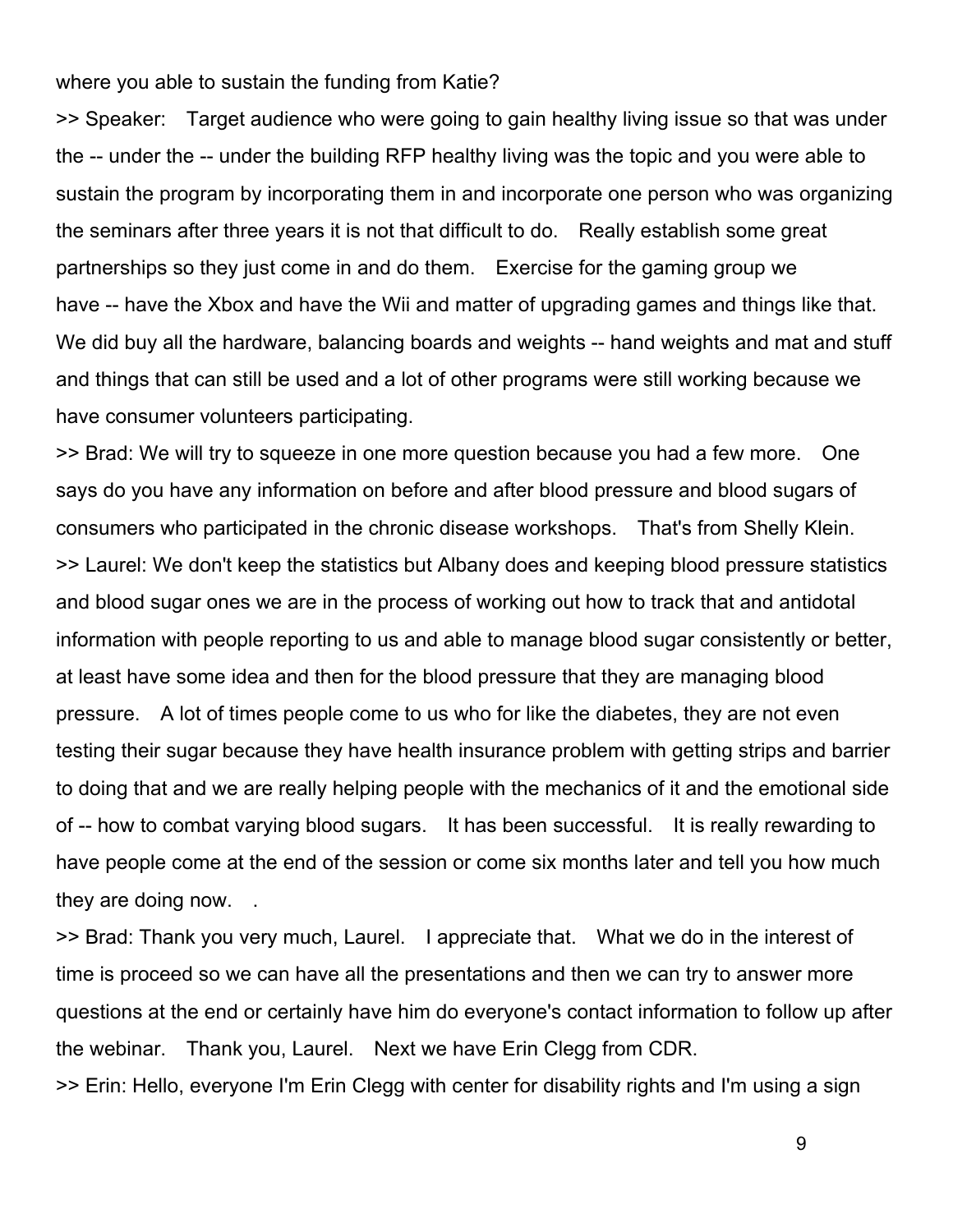language interpreter to voice for me. The concern is if I -- typically I voice for myself. Normally I voices for myself but I have terminology that I use and a little bit of video difficulty here just a little bit and do want to thank you. I will go ahead and proceed. Next slide, please. Center for Disability Rights begins on the leadership for the organizations that were started in 1990's volunteer organizations later became supportive services for the community and partnered with independence. And Independent Living Center. Also they partnered with 2006 support services that were provided. Special programmed that were designed for people with vision loss and hearing loss. In 1999 person who was deaf and blind went to Independent Living Center to help. Help with deaf blind services but there were no deaf-blind services available so we tried to learn more about what the frustrations were, what the real needs were and then we started to have a group of volunteers support service provider and provide various services needed and through the process we found out she wasn't the only one and there were people that were deaf-blind and handicapped. So there were more needs and later we found more and more outside of Rochester as well. Outside of Rochester, New York. Many individuals that started asking and say like what are the services? Where am I supposed to go? So ABBI association and blind and visually impaired and I'm deaf, I'm blind and services, can you help and well we don't have any professionals here, specialistic and issue and going to the store and went back to -- go into the yard and tried to go into AVR and trying to find for them and deaf and blind they weren't able to meat to find out what their needs were. They provided services for the death but didn't provide for someone that was deaf and blind. So many people that needed help. So they -- they were given a grant to develop the service plan to help individuals to certain amount of hours, 20 hours -- SSP, support services provider. With deaf and blind community members. They develop the service provider program back in the '90. Most of the programs were -- funded by donations and grants -- and by grants. There was no payroll assistance provided by the programs. Deaf-blind consumers with SSP -- back up just one moment. Service plan basically the program where the SSP provided additionally and information about the environment, about American Sign Language and communication,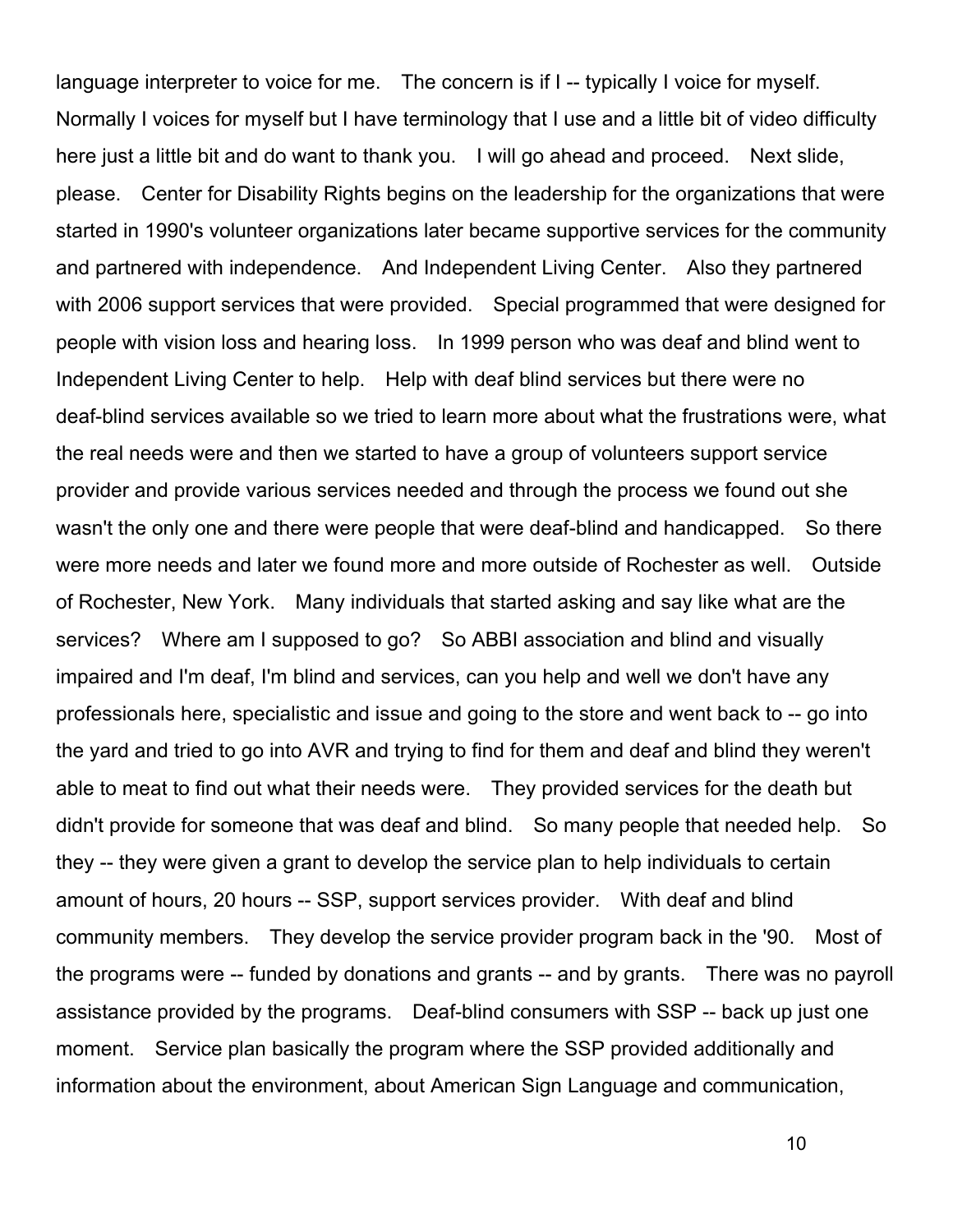through touch and inform them where to step tap them on the shoulder or squeeze the shoulder and helping them of the room. Might let them know what the -- what they look like and talk about maybe baseball games and give them information to help them understand about sign language and American Sign Language. Some would go and pick them up for transportation and food shopping and take them to work for various aspects that they would help provide services and then they may even help them and go with them on the bus. And they would provide the information there as well. Next slide, please. SSP is support services provider and designating staff as SSP. Each deaf-blind individual they are very independent and just need access to the information because they want to maintain and many deaf-blind individuals that you love SSP Program and one of the ways to be independent and not be so reliable for boyfriend, girlfriend, husband, wife and transportation reading or mail or possibly to go food shopping and read labels on the can. They love the idea to be able for themselves or giving their opinion -- even ask the opinion. This way they could make their own decision and make your own decision from what they bought and decide what they needed SSP Program for. Next slide, please. Benefit of the SSP was to help them do their daily living activity, things they had need. Some people thought -- let me back up just one moment. Not all deaf-blind individuals are completely blind. Some are partially blind. May be from syndrome to the tunnel vision and go all the way to the diabetic retinopathy. About interruptions and partially or blurred and not able to think clearly and individuals that have a wide range as well. They may be hard of hearing and might be able to steer clear of steering aid or profoundly deaf. Communication skills as well. We have some deaf-blind people sensory is aural and relying on lip-reading and other individuals that require sign language and division that has to be more right in front of their face for them to see it clearly and other individuals which means hand -- hand to hand sign language. Like Helen Keller. Just like Helen Keller. Gives me good idea. Hand to hand communication. Fascinating. All the various forms of communication and individuals and SSP programs also provides counseling and help identify the deaf and blind in the community. There are so many that are isolated. Most of them about the disability. Here and let me explain the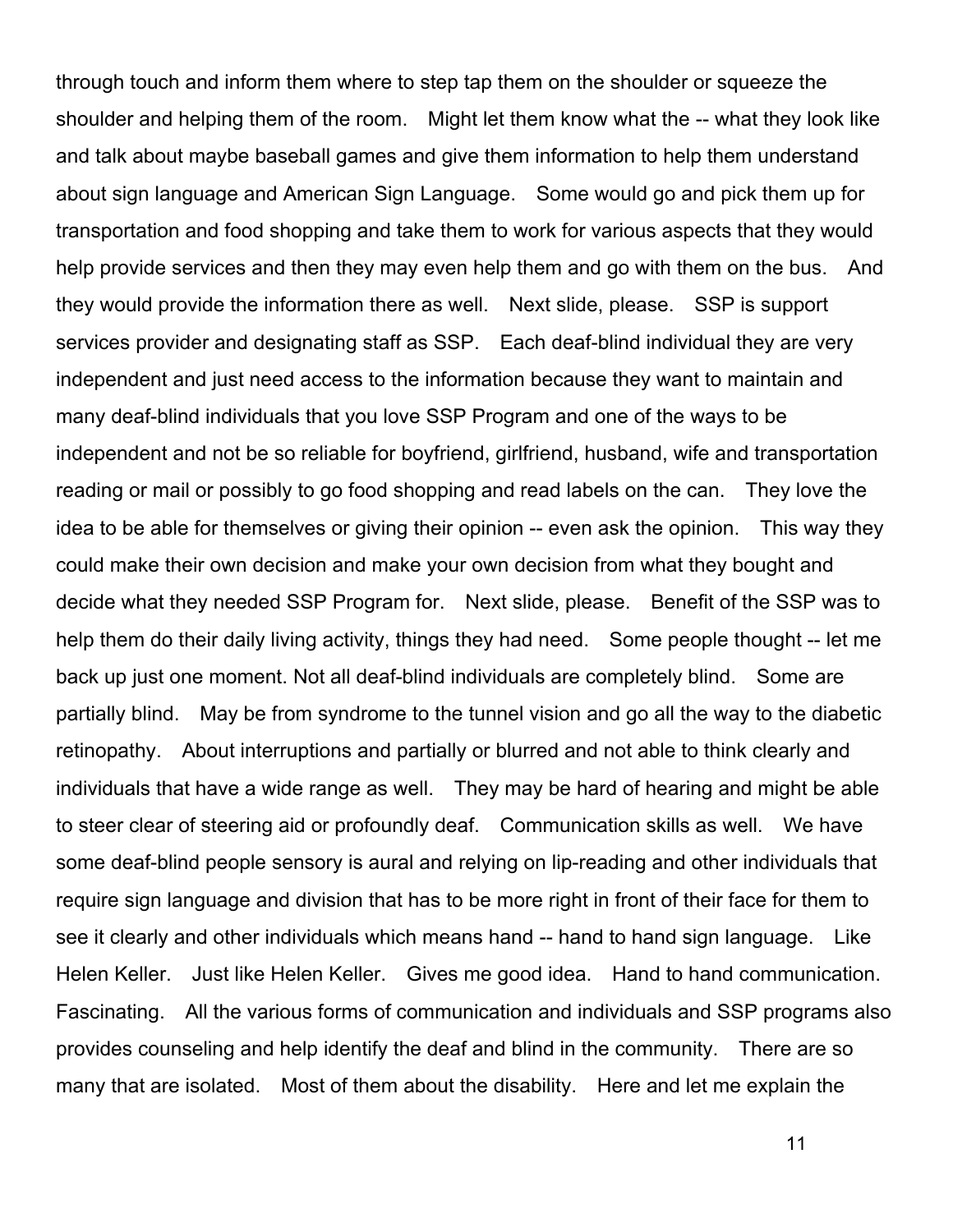isolation deaf and blind individual and doesn't always fit into the community. Sometimes don't sit in deaf community. Get very frustrated and very small. So sometimes they don't have any at all as far as for outreach. Program helps them connect with deaf-blind individuals that are deaf and blind themselves and helps to foster growth and empowers them so they could have more independence and socialized --

>> Speaker: Socialization with their peers. And that way they have peers.

>> Speaker: Saps program and unique program. We have a leader for the hearing but not for the deaf. How is the service provider?, for instance,, college professor. Teacher out of college. Okay. SSP to give information, raise their hands --

>> Speaker: Not paying attention in class or falling asleep so the SSP will alert to what's taking place in the classroom.

>> Speaker: Alert them what's taking place in the classroom. Honestly peripheral revision may be reduced with tunnel vision, so reuse SSP to give them --

>> Speaker: Hepatic feedback on their backs to alert them to let them know what's going on.

>> Speaker: You're going to be a hearing a different voice for the interpreter.

>> Brad: We have roughly around three minutes.

>> Speaker: Don't have ability to see where the bus stop is, ability to get off and not way to walk back home because of the vision loss. Maybe she has night blindness and SSP for variety of -- their needs and sitting around and SSP able to let them know what's the environment around them and people participating. Next slide, please. Explained to the previous side about the information and variety of communication styles and the SSP is really big service typical to find in New York and community based service. Next slide, please. SSP Program we have to have -- well, to be a consumer of the SSP Program medical documentation you have a vision and hearing loss and have interview with the service manager who would evaluate that consumer and see what type of SSP service benefits them and need they have whether it would be someone who would need interpreting, voice interpreting, whether they would be interpreting in a small space for directly in front of their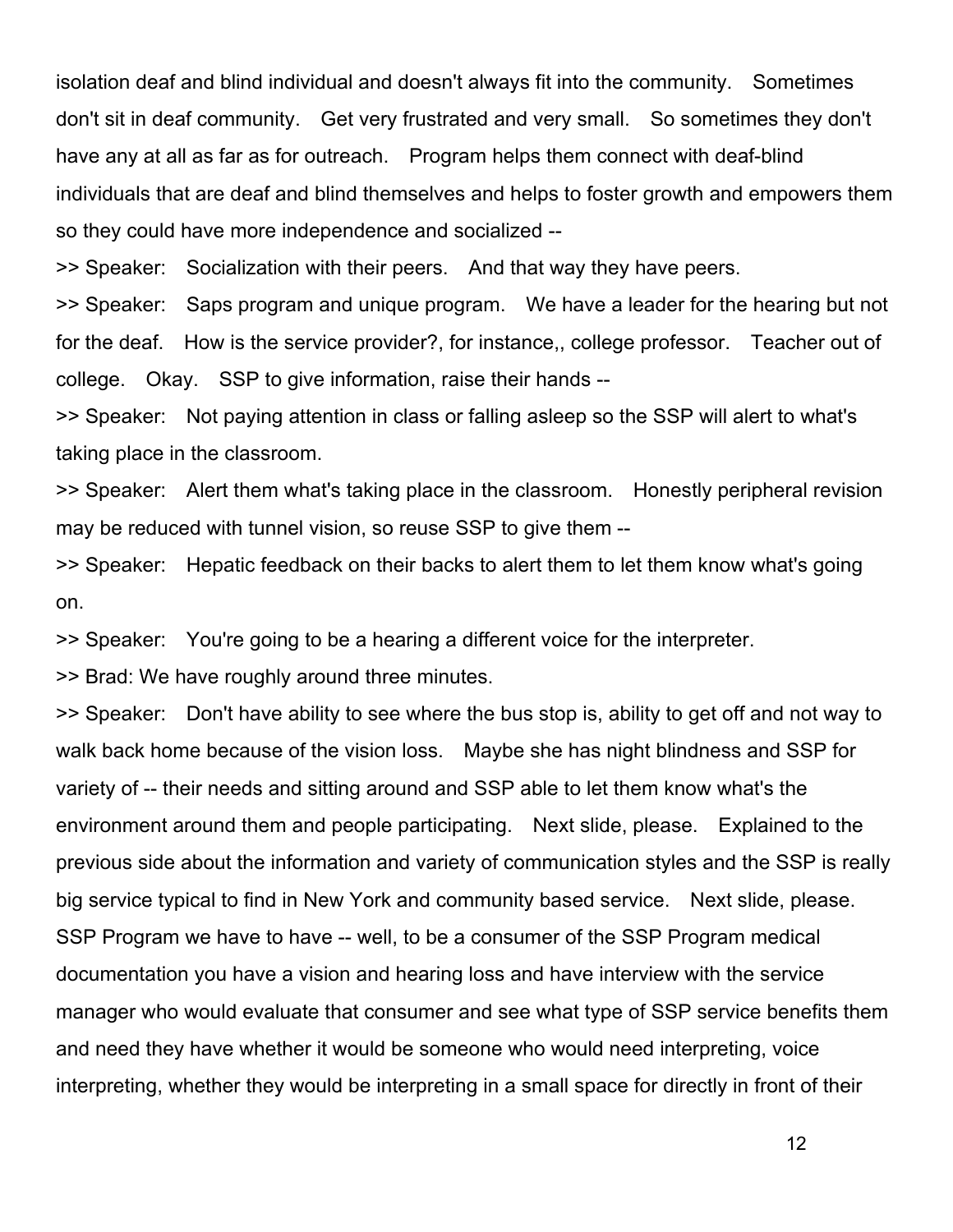site line. So we have an SSP trainer that would be working with a staff to help them become the proper SSP. Next slide, please. At the beginning of January invent 14 we started with nine consumers and at this point they really really -- really met the needs of a lot of the individuals. Really increased from 18 individuals that are needing services from us and just learning about our program also. I have been working as SSP coordinator and also have several part-time staff so we have four deaf-blind board advisors. Next slide, please. The next slide, please. Program has been funding mostly through fundraisers, community donations. We are able to sustain the program and able to get statewide funding at this point and because the director of the program is definitely -- we have been able to connect HKNC and ACCES-VR and commission for the blind and direct contact with them and they are using our SSP staff to help their consumers as well and we are helping them to make their goal. We have -- their vocational goals. Next slide, please. Barriers lack of understanding what the SSP Program is. Lack of understanding about the deaf-blind. Organizations that are outside funding and focus on agencies and a lot of them don't have dual focuses. Some only focus on the blind, some only focus and there aren't a lot of places that would fit our customer because they focus on either one. We have great access here for Center for Disability Rights and and underserved population. We find that in New York state work with the community first option we are trying to get those to fund our program under the category of everyday -- assistance of everyday living. And deaf-blind community needs the program because without it there will be friends to help them out, family members to help them out and even -- a lot of barriers on them. We hope they will be continue to socialize and not alone in the home. Next slide, please. One of the things that I have learned from this processing this program it is very important to continue to work with the individuals and organizations like ARDI and how they can meet our needs as well. We also have some deaf-blind consumers that come to us and need to get new glasses so we will refer to A dB I and refer client to us as well. They may have individuals for transportation and aids to help them through everyday lives. We have partnership through the organization and also very helpful and also set up board of counseling for individuals and these individuals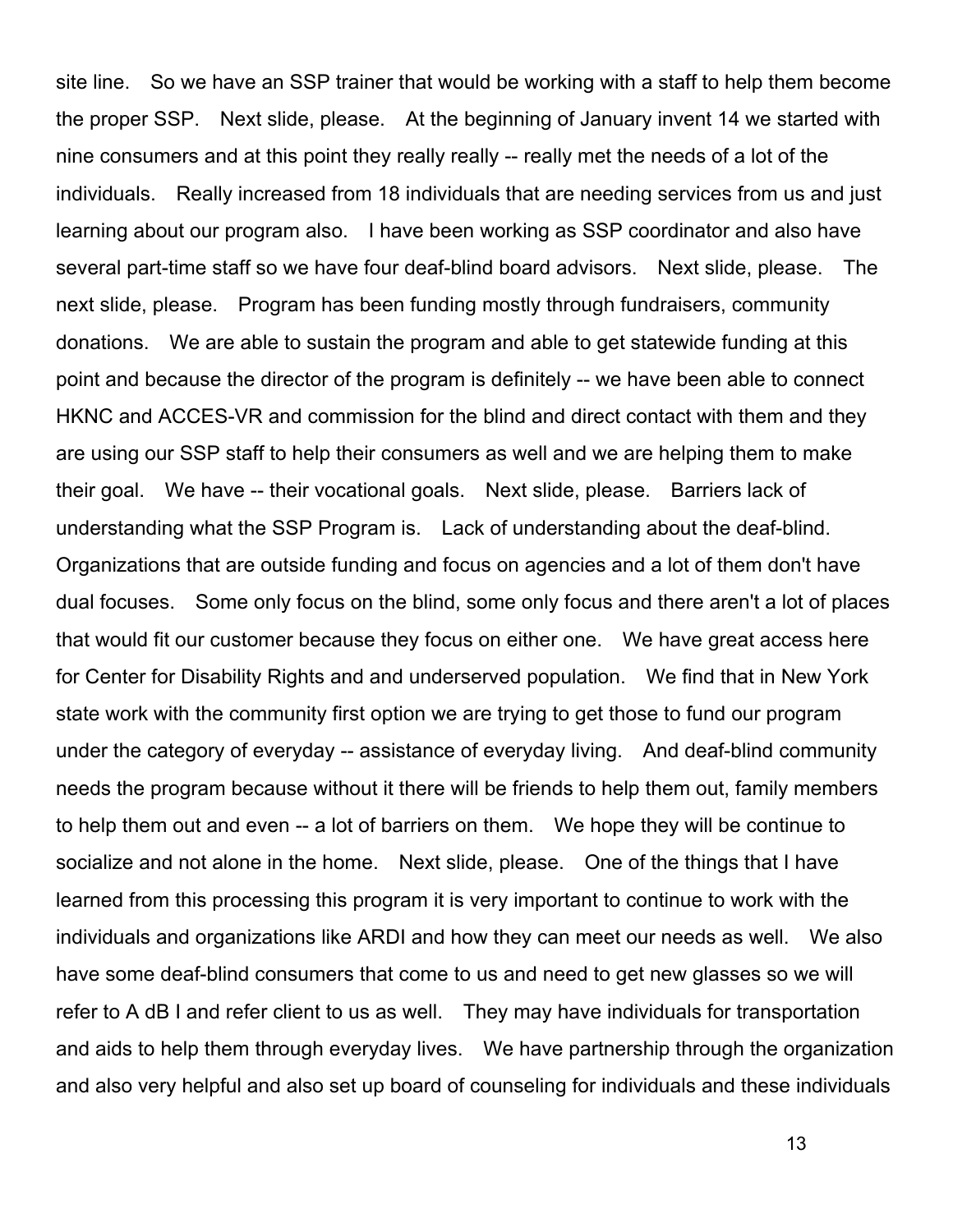are also becoming leaders so really need to foster and encourage these relations because and consumers need to grow. Next slide, please. Deaf-blind Board of Trustees help SSP Program for hosting fundraisers, connecting with other deaf-blind consumers within the community and we teach them about our program and teach rights and advocate for the rights and also for the advocate for their services. We are involved with training new SSP's and training new deaf-blind consumers as well. Next slide, please. Right now we still have a lot of things to continue to work on so the program hasn't ended. It will end in 2016 so probably in the middle the Program Development so we are in the middle of completing the -- working on completing the manual and encouraging other organizations to put up other SSP programs as well. Also developing video to show the different techniques used for SSP Program and we are if the process of setting up a presentation for the post grant program and also developing the material that we need that show what the SSP Program is and what we need to be. We have a very close-knit community.

>> Brad: I was wondering if we could advance to the contact information out of interest of time for the last two presenters.

>> Speaker: Any questions about the SSP Program feel free to contact me. It is pretty hard to give a lot of the important aspects of the efficacy program through a webinar. Please feel free to e-mail me or contact me with any questions you may have.

>> Brad: Do we have any questions for our presenter? Any questions? Again, we are going to have the question opportunity at the end of the presentation. Erin, thank you very much. Let's move on. Next we have Don Rickenbaugh from Sydney. Don? >> Don: Hi, this is Don Rickenbaugh from Sydney. I don't know if you can hear me or not project to created outreach to you in queens with disabilities making transition from school to adult life and goal was three resources available to youth special focus on English Spanish speaking youth with disabilities. Programs work with youth of parents and workshops and individual basis. Most students and parents were sometimes lost with ha to do with kids after high school so we kind of help them to introduce them to act as ER, look for mentoring program for them and also internships. A lot of the big questions the parent had was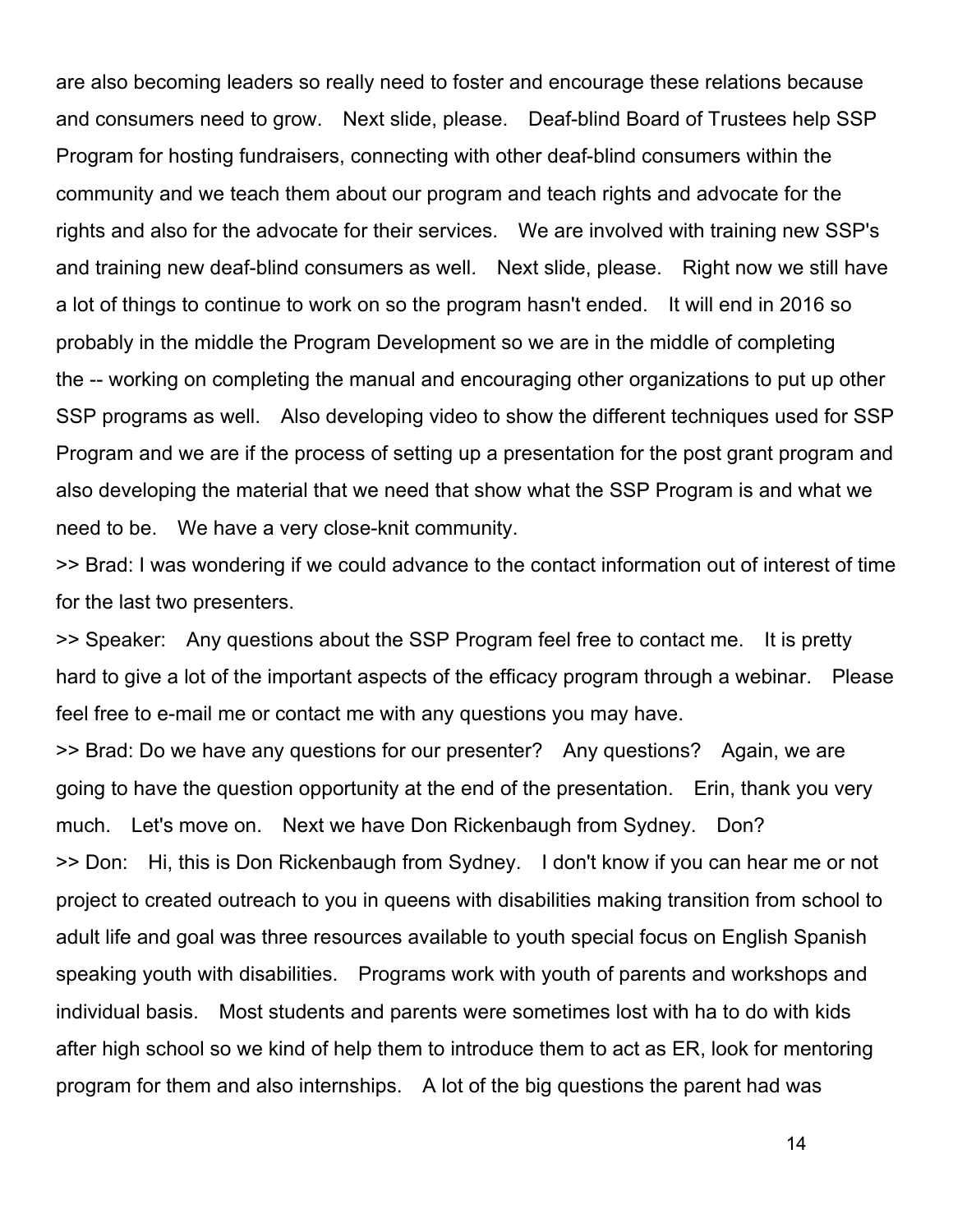benefits, what will happen to my child's benefits? Had workshops and schools and libraries and also in the offices. Try to bring workshops with them knowing parents were busy with work and with their children. Program called stride and step-up. Stride was job club. We prepare students with disabilities that wanted to work after school. We help them with resumes, learn how to interview. Give opportunities to act in work environment and had some of them working in our office and get to know how to file stuff, things like that and a lot of jokes now apply and need to do online and help them apply for jobs with computers and trial and stressing appropriately and how to speak, you know, to our boss and ask questions about certain things and if you need to disclose your disability and ask for accommodation. We also went over ADA and what that is and what the rights are. Know ha they wanted to do and help focus them. Step up working with students and high school and working with students more in high school and trying to get them to start thinking about things before their last year as a senior. We talked about -- how affected the individual education was, IEP and how to advocate for that. We found a lot of times parents and students didn't know what IEP is and how good or bad it could be. A lot of times parents and teachers were afraid to ask question and sometimes there was language barrier a lot of times. Also sometimes with IEP could student with special -- get special help with tutoring with math and English they could have graduated with high school diploma and talk with parents about working -- talked to parents about talking with school counselors and comfortable to ask them questions and going on from there. Next slide, please. Free parent workshops and different places and weekend with school, provided food, able to bring other children if they needed, workshops done in Spanish and sometimes separate and workshops were guardianship, disability rights, 504, ADA and benefits Medicaid food stamps. We would go over each one for the parents to make sure they understood everything. We had a lot of participation in this. Parents were amazed stuff they didn't know what could happen because they were left in the dark a lot of times and parents in denial of that and instead of things of support they need in school and tell the kid they can do it themselves. A lot of parents very surprised and astonished and that was a good thing and information is power and we are giving both students and parents it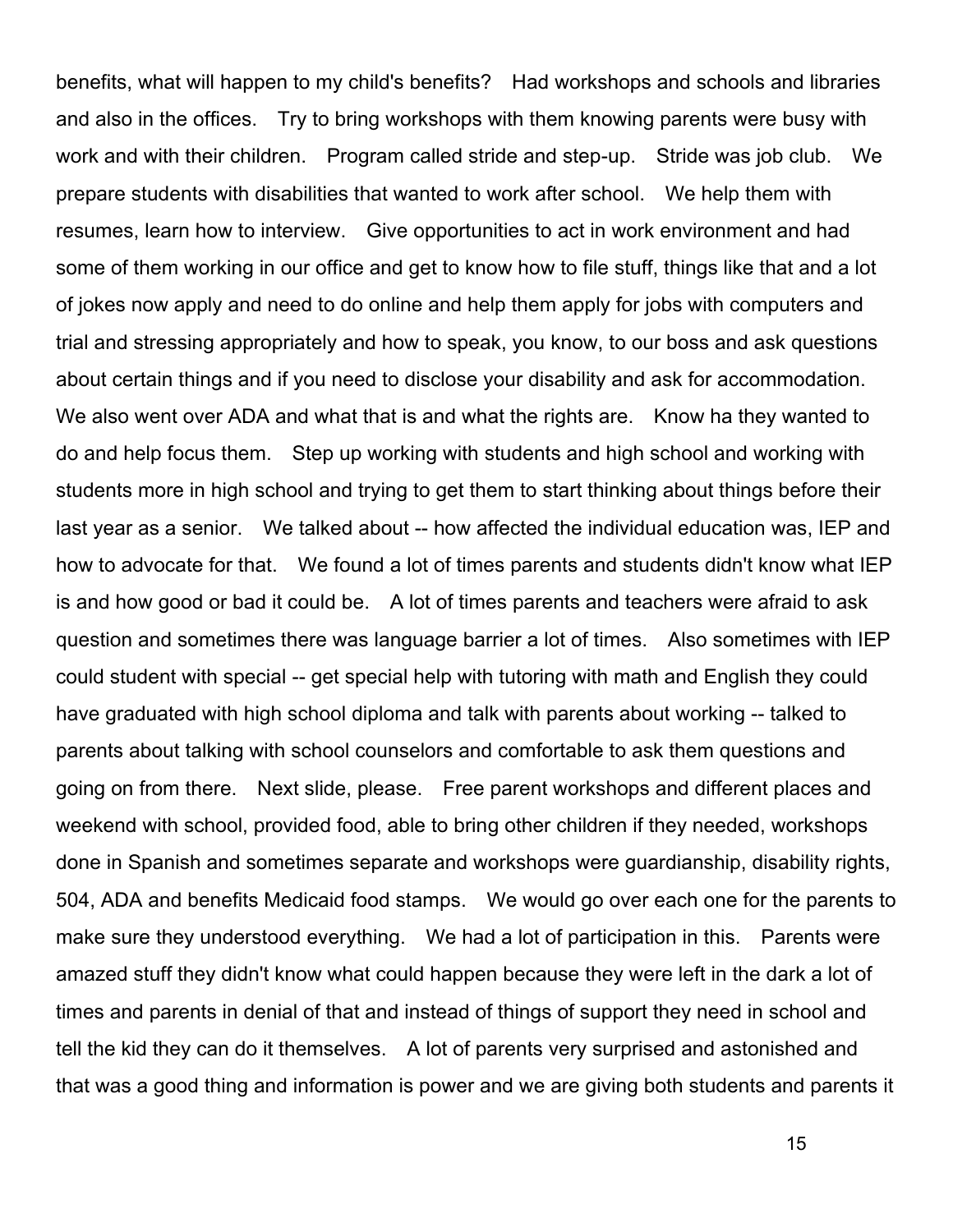had knowledge to make decisions and benefit kids. Next slide, please. So since 2011 serve 438 parent, provided services to 177 Latino use and we intensely worked with individuals with 11 parents on their child's advocacy cases and education and guardianship. We worked with 12 high schools in queens. We have collaboration it is with both ER, libraries, colleges and other parental advocacy groups here in queens. There was a family from Puerto Rico that was duly here in New York and they kept requesting that the IEP and other information that was being sent to them be done in Spanish and school kept refusing. Unfortunately the student got into trouble and wasn't giving right services so we were able to advocate for them and were able to get needed assistance. We have workers in bunch of these high schools and worked together with them. Also we were -- we were -- got a lot of support from the library and help people to learn English as second language and other people and parents and students thereto. Next slide, please. Here is vignettes that we came across that we helped out with and were successful. Parent of African-Americans who attended step up parent workshop came with to report that she was in denial for five years when son was first diagnosed with disability and after attended the workshop stating I wish I had known about Sydney earlier on and vocational services about her son's IEP and regrets it because doesn't know fully what his rights were. Prior to the workshop reported and heard negative stories from friends who were applied to FDR and was not going to seek services from them. Once we talked about it with her and told about the client assistance program with the counselor consumers for advocacy. Second one was African-American male that was in a wheelchair who didn't see a lot of people in wheelchairs working and programs and who was doing this and amazed people in wheelchairs do work and so he was like totally happy and made him feel happy because there are places out for him to go and really motivated him. Other one was a participating in learning disabilities presented as a shy introverted and did not participate in class by end he shared he went on interview for summer job and got it and reported he got the job. Next slide, please. And getting school involvement and successful program and make sure that scope was totally accessible because our worker was chair itself and and got stuck and not being able to go in and do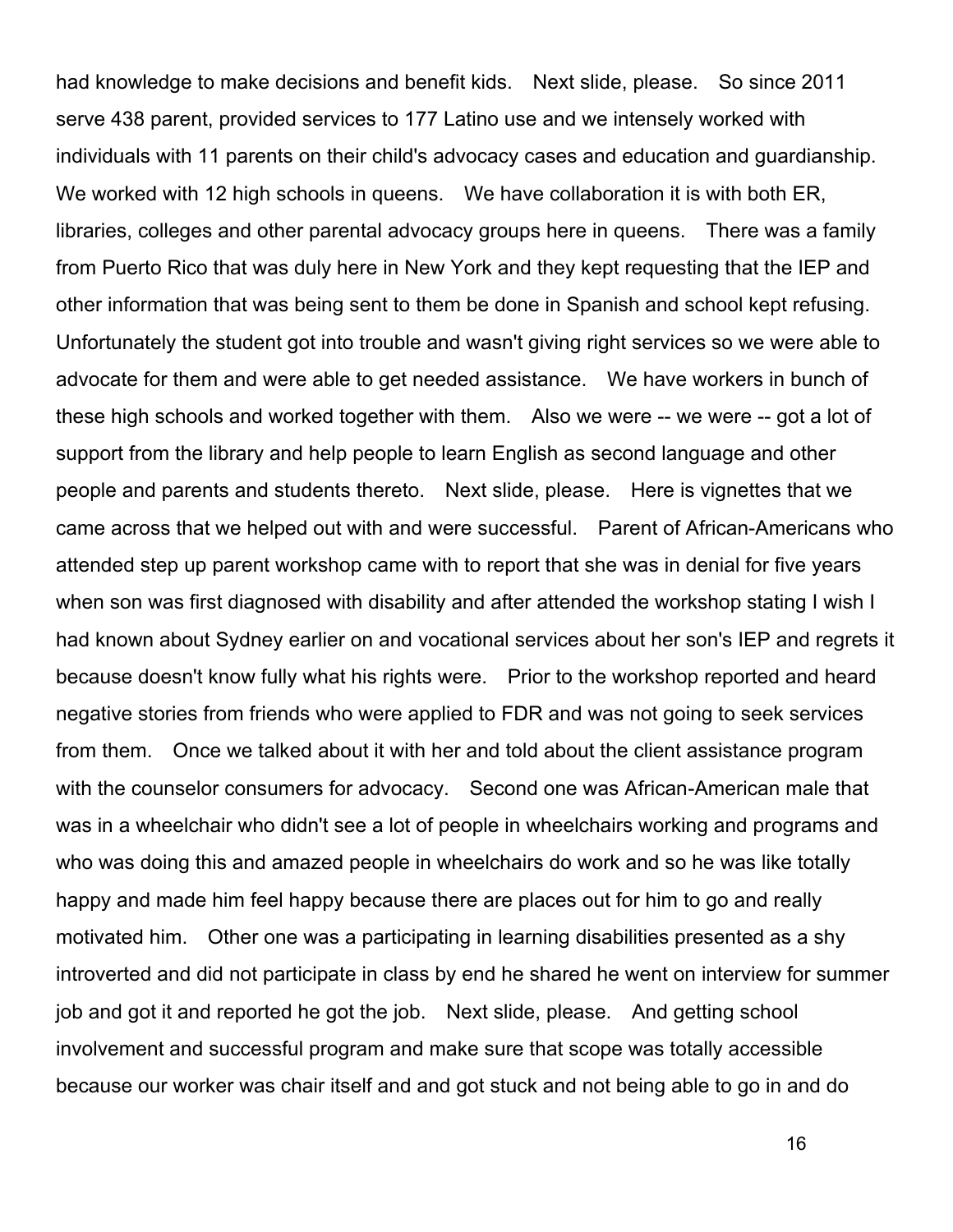her -- do stuff wanted to do and one of one of the things we needed to make sure happen that was totally accessible from getting in to the bathroom and stuff like that and provide services to other schools we had screen for ACCES billion for introductions and face-to-face meetings with relationships with the school administrators and teachers and sometimes kind of tricky wondering what we are there about. They had the job club part but worried about strides because they didn't -- thought we were empowering the parents and students to argue with them but kind of pointed out to them this is good because, you know, everybody is busy, everybody has a case load, some people fall through the cracks, a lot of time this stuff happens and parents and involved and students involved it makes for a better case. Next slide, please. Able to introduce the youth program to 400 youths and parents. Focus on helping use with disabilities where they were best served which meant placing program within 12 -- 12 queen size schools and youth and parents information and services that were and more opportunities for counseling advocacy. Next slide, please. So we -- still continue -- still continue efforts to provide services, disability, youth and families where successfully -- successful this year to receive some private funds to continue providing workshops for use with physical disabilities and their parents on topics of advocacy disability rights. Next slide, please. Upon particular outreach efforts involving staff working on more individual level used and parents outside of school setting and create linkage with the community base organizations. We need -- we made initial impacts within the schools and we want to continue the success on different community settings next slide, please. Recommendations replicate the program having outreach strategy in place with targeted places and people to contact and have established timelines and outcomes for each of these efforts. Most schools that agree to host the program should include information on who's responsible for what and what kinds of access and accommodations that are necessary. Flyers and promotional items established quicker than should be completed prior to outreach efforts, so they can redo the program. All outreach materials should include information on accommodation. Stay connected to the community and participating in various youth and events through the school and like PTA and health fairs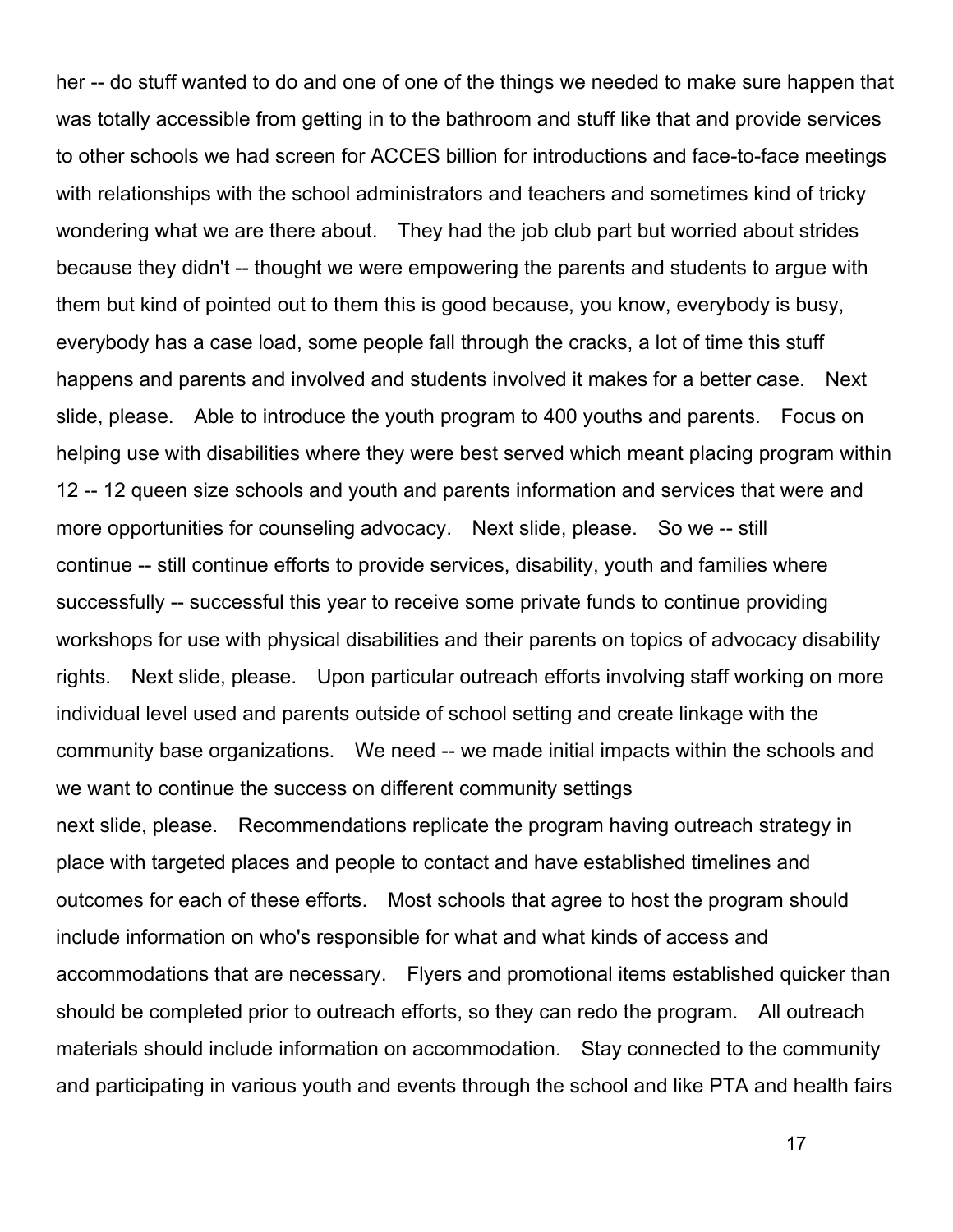and evaluation by participants should be reviewed on quarterly basis to respond trends or concerns. Participants should be reminded and at the program of other services available to them and or opportunity to speak privately to benefit program counselors. Call any time and we have and good results for this. Any questions?

>> Brad: Any questions in the chat box for the presenter. Raise your hand to be identified. If not we can always have questions at the end. Don, thank you very much. We have Robert from NCCI.

>> Robert: My name is Robert and I'm with the north country center for independence and well talk about the veterans program. Next slide, please. Whoa. Okay. We worked on capacity building program for veterans. Sorry. Important things to start off with. We want to look at basics and building a foundation for working with veterans and what we started out with is identifying local organizations that serve veterans. Next slide, please. Primary organizations that you might look at in your area is local county veterans affairs office. There will be a county veterans outpatient service center or medical center. Larger areas than in Plattsburg. DAVA was extremely important organization to consider having working relationship with and don't forget organizations like Honor Flight and with wounded warrior programs that various agencies might have. Next slide, please. Important component is staff training and what we did is we contacts local agencies that serve people with veterans and asked them to come do in services at the center and likewise we offered to do the same as their facilities. It is hugely important. It builds religion ships and trains both staffs. Particularly if you're trying to build capacity. Service organizations need to know what your center does. Next slide, please. As part of our training we developed veteran's manual with help of Americore worker and this is probably the most time-consuming effort that we put together. Took most of the project time to have a fully developed manual that laid out different programs that provided resources and to put it into a format that was useful to staff and something we could be proud to give out to other folks who might find it useful. And that material is available and you can contact us at the end of this presentation and happy to send it on and specific to our area it is -- give you ideas how to produce your own. Next slide,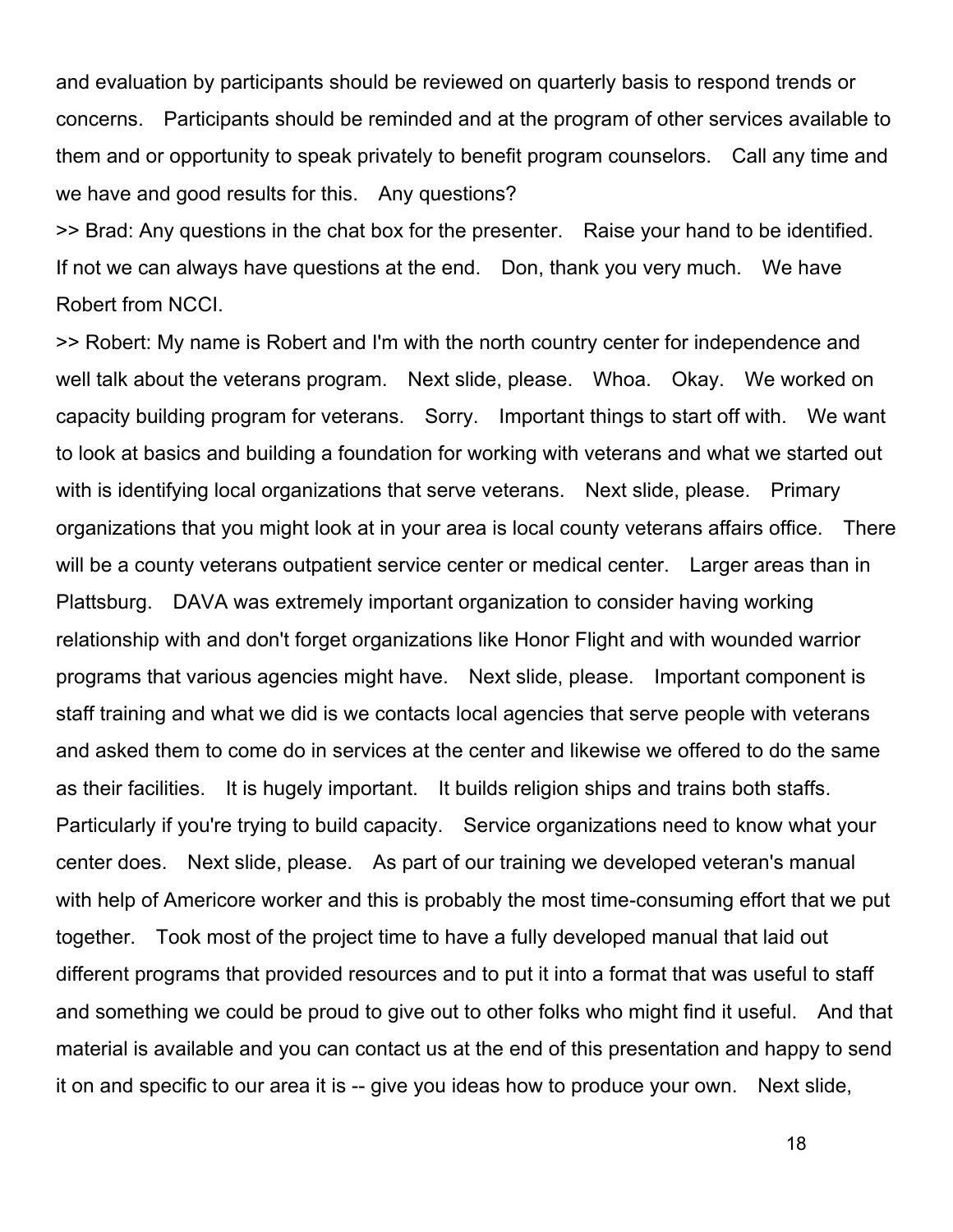please. So one of the key things for us was ensure that our staff was identifying veterans and make sure that every consumer that came through our doors was going through intake process was a veteran. We definitely found we were missing veterans that we were missing so long we didn't know they were veterans. Key thing that should be done. Next slide, please. Identify ways to collaborate with veterans agencies and organizations. DAB who often do fundraisers and volunteers and often be events where they need help and provide volunteers and that was one of the ways that we were really able to build a relationship. Everybody wants something from a relationship so if you can provide any kind of assistance in planning and providing volunteers that goes a long way to providing or building relationships. Also through that effort we had -- built a stronger relationship with the DAB and found out they had a closet where stuff was donated to them and they would get so much stuff that they couldn't get it out to people and had it set with warehouse. Saw power wheelchairs and assistive devices and medical devices that were sitting there and worked out a deal assessed in placing those needed devices on hands with consumers and happy to work with us. And had to be veterans and assessed our consumers -- assist the DAV in working the stuff from their closets and continue to build that relationship and along the way veterans that didn't know the material were available. Next slide. Shunned attend fundraisers, veterans events, memorial day events and hanker flight and Independence Day celebrations and provide volunteers. Get involved in the planning process. A lot of networking goes on here and need a lot of veterans and as they get to know you build relationships and heard in the presentation earlier they are not always willing to open up and trust and tell you you would go the extra mile to show that you are really interested in all aspects of veteran life. Next slide, please. Don't forget nursing homes. We found that probably 60% of the people we serve were nursing homes. A lot of World War II Vietnam vets,. A lot of them unfortunately have ended up in institutions. It is an opportunity to help them get out of institutions. VA does have programs for that. And that should be part of your staff training. Also to ensure that they have been identified as veteran because we found that that sometimes -- not getting all the services that they should and benefits they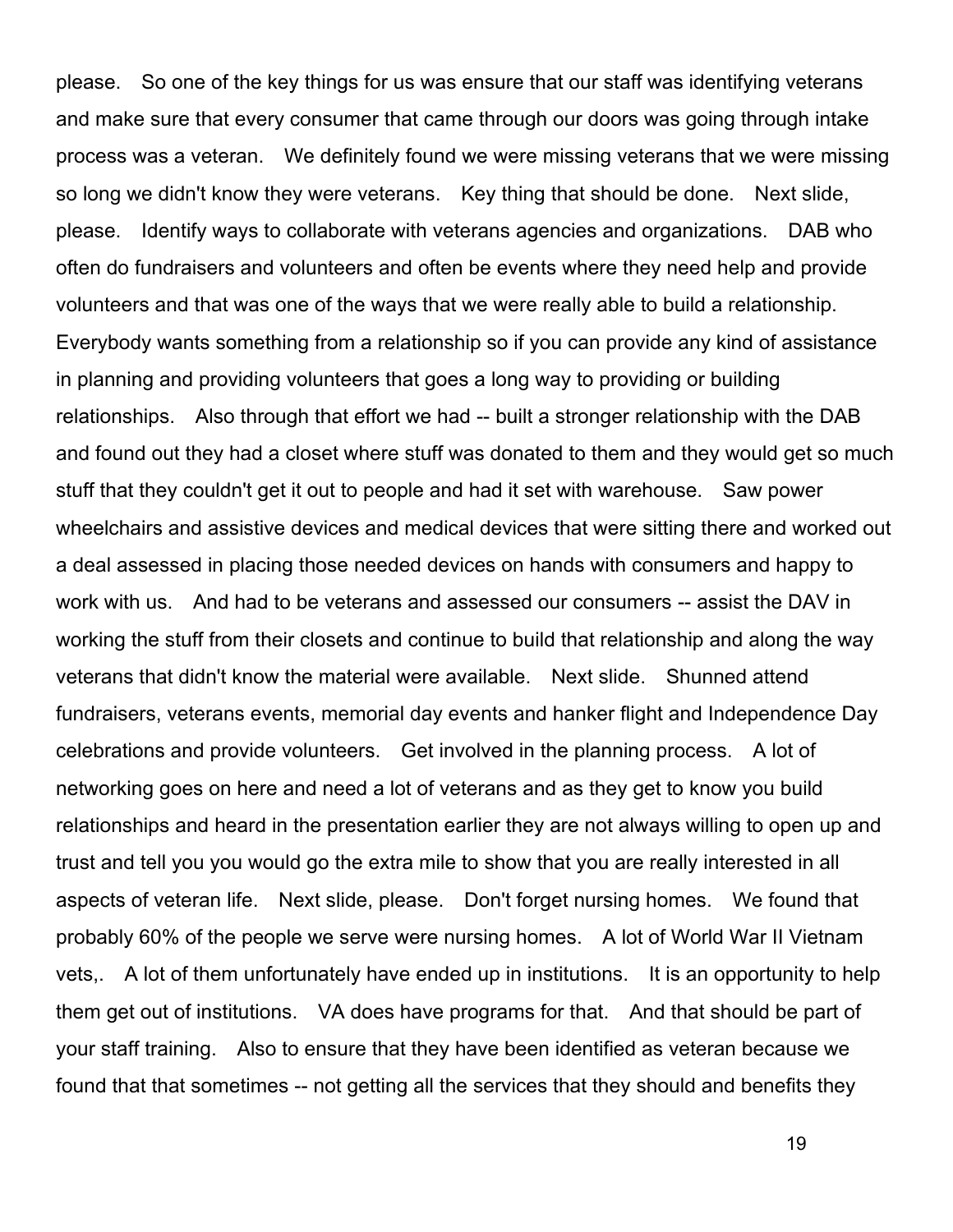should within the nursing ability and if you have got a program like Long-term Care Ombudsman Program that NCC. They have volunteers and staff really additional training in veterans services and what's available and please don't forget them. Don't forget services too to help you identify veterans. Next slide, please. So primary steps that will help you increase capacity with veterans, identify veterans and these are just basic things that all centers do but need, you know, a little extra attention and he is there. These are the things that make the veterans program very sustainable at low cost because these are things that you already do. So just extra attention. You know, when you identify agencies and go out. Give them your brochure and set them on rack for veterans material. That way when veterans come in, that's another sign that you care about them and their particular issues. Don't forget articles that are geared toward and have a section and ensure that's an article every session. Again, that's very sustainable. Identify and -- already went through that one. Sorry. Next slide, please. Collaboration. Work with all the various veteran service groups. They are like us. They don't have incredible amount of funding and they have all the same stresses and particularly in rural areas like ours people work together very well so if you're lucky to be in that situation then it is a natural fit to work with the veterans organizations and no one in small areas like to re-invent the wheel so take advantage of that but I'm sure even in large areas they will take -- they will take help where they can. Don't forget institutions in nursing homes, your assisted living facilities, even anything in your adult homes. End up in adult homes quite a bit and often fall through the cracks. Next slide. >> Brad: Do we have any questions in the chat box for the presenter? Raise your hand to be identified in that same box. Robert, thank you very much. Really appreciate that. We can open this up to all our presenters now. We can now have the open session and ask open questions to really presenters again. We can open up for anyone that wants to identify and ask a question. Actually we can un-mute all the lines too. I think individually going down and un-muting the lines and anyone wants to ask a question you're welcome too so long as you don't talk over each other. Go ahead and ask a question. See if anyone wants to ask a question. If not, we can wrap this up. Are there any questions for any of our